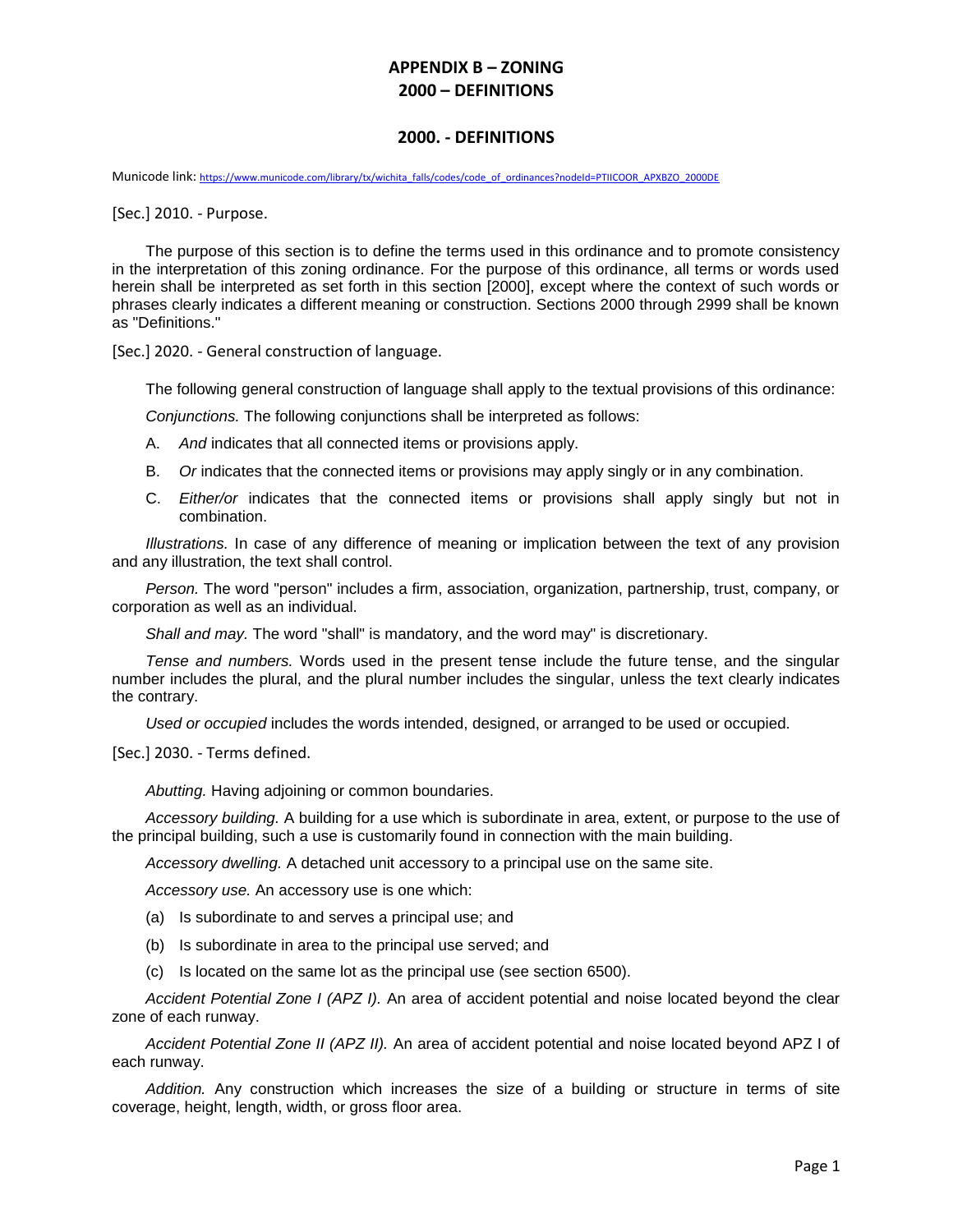*Administrative appeals.* An appeal of the interpretation of an administrative decision of the building official to the board of adjustment (see section 7400).

*Adult entertainment and sexually oriented commercial establishments.* Specifically defined as adult bookstores, adult motion picture theaters, businesses or enterprises which offer nude human modeling for a consideration, and businesses or enterprises that offer for consideration, physical contact between persons when one or more of such persons are nude or seminude, as defined in section 5500.

*Agent of owner.* Any person who can show certified or written proof that he is acting for the property owner.

*Agricultural equipment sales and services.* Firms which sell or service large agricultural equipment, including tractors, large farm implements and irrigation equipment which require outdoor storage.

*Agricultural uses* includes farming, stabling animals, raising animals, excluding hogs, and keeping animals in kennels.

*AICUZ.* Air Installation Compatible Use Zone.

*Airport.* The Sheppard Air Force Base/Wichita Falls Regional Airport and/or Kickapoo Downtown Airport. [Pertains to airport zoning.]

*Airport elevation.* The established elevation of the highest point on the usable landing area measured in feet from mean sea level. This elevation has been established at the Sheppard Air Force Base/Wichita Falls Regional Airport as 1,015 feet above mean sea level. The elevation for Kickapoo Airport has been established at 998 feet above mean sea level.

*Airport hazard.* Any structure, tree or use of land which obstructs the airspace required for the flights of aircraft or which obstructs or interferes with the control or tracking and/or data acquisition in the landing, taking off or flight at an airport or at any installation or facility relating to flight and tracking and/or data acquisition of the flight craft; or which is hazardous, interfering with, or obstructing such landing, taking off or flight of aircraft; or which is hazardous to or interferes with tracking and/or data acquisition pertaining to flight and flight vehicles.

*Airport hazard area.* Any area of land or water upon which an airport hazard might be established if not prevented as provided herein.

*Airport reference point.* "Airport reference point" shall means the point established as the approximate geographical center of the airport landing area.

*Alcoholic beverage sales and service.* (See section 5400.)

*Alley.* A service way providing a secondary means of public access to abutting property and not intended for general traffic circulation.

*Alteration.* Any construction or physical change in the internal arrangement of rooms or the supporting members of a building or structure, or change in relative position of buildings or structures on a site, or substantial change in appearance of any building or structure.

*Antenna.* An "antenna" shall be an attachment to a tower or other structure used to transmit, receive, reflect or is otherwise associated with wireless communications.

*Apartment.* (See *Dwelling, multifamily.*)

*Approach surface.* [The term] "approach surface" shall be a surface longitudinally centered on the airport centerline, extending outward and upward from the end of the primary surface and at the same slope as the approach zone height limitation slope set forth under [section] 6400. In plan, the perimeter of the approach surface coincides with the perimeter of the approach zone.

*Approach, transitional, horizontal, and conical zones.* Zones or imaginary surfaces as set forth under [section] 6400.

*Art gallery/museum.* An institution for the collection, display and distribution of objects of art, history and science.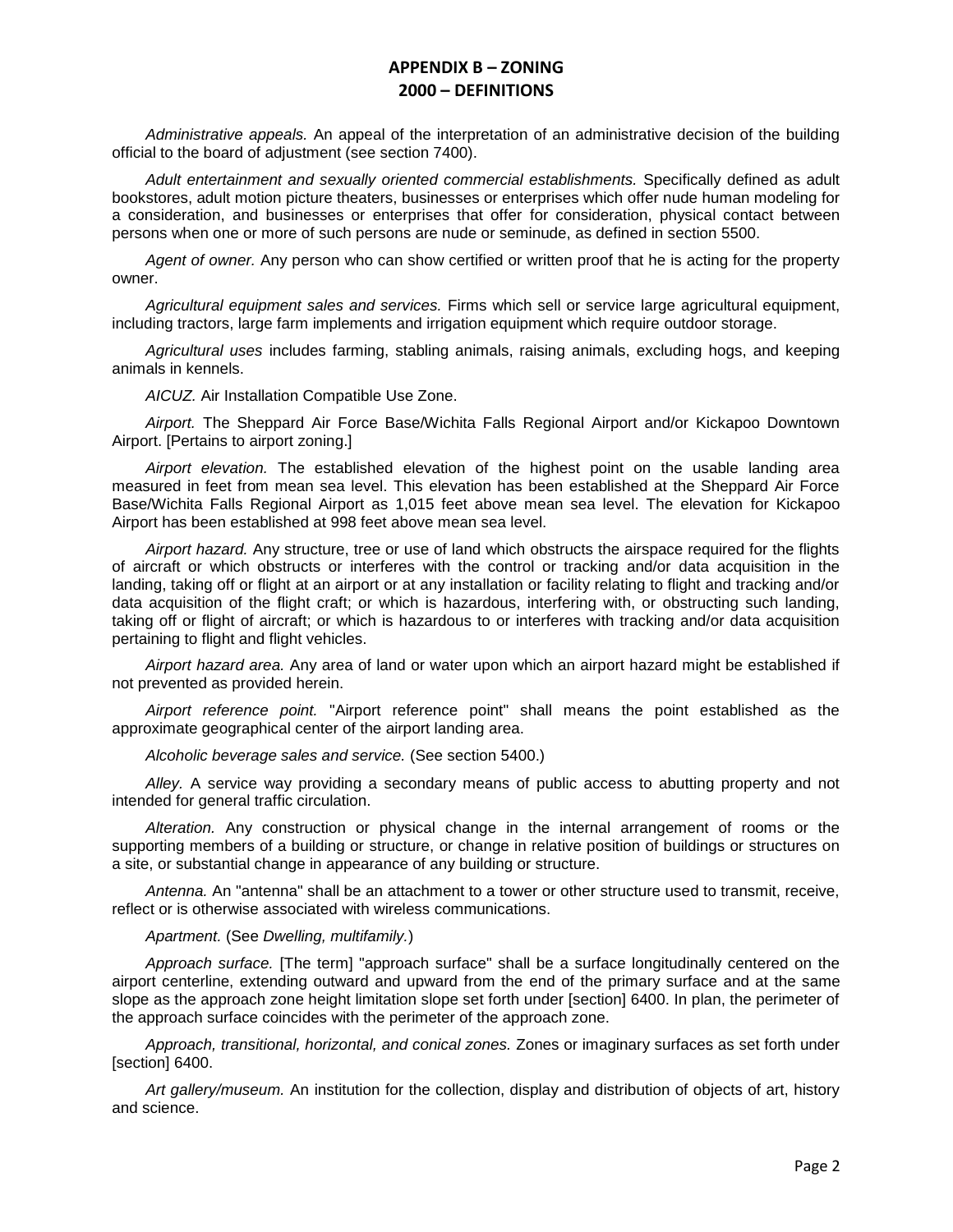*Automobile sales and services.* The use of any building, land area or other premises for the display, rental or sale of new or used automobiles, including any warranty repair work and other repair service conducted as an accessory use.

*Automobile service station.* Any building, land area or other premises or portion thereof, used or intended to be used for the retail dispensing or sales of vehicular fuels; and including as an accessory use the sale and installation of lubricants, tires, batteries, and similar accessories.

*Automotive repair services.* Repair of automobiles, noncommercial trucks, motorcycles, motor homes, recreational vehicles, or boats, including wheel and brake shops, body and fender shops, and similar repair and service activities, but excluding dismantling or salvage.

*Awning.* A roof-like cover, temporary in nature, extending from the wall of the building/structure, over an area to provide shade and/or shelter. The awning shall be entirely supported by the exterior wall of the building, with no independent means of support.

*Basic industry and manufacturing.* A use engaged in the basic processing and manufacturing of materials or products predominantly from extracted or raw materials, or a use engaged in storage of, or manufacturing processes utilizing flammable or explosive materials, or storage or manufacturing processes which potentially involve hazardous or commonly recognized offensive conditions.

*Bed and breakfast homestay.* (See section 5700.)

*Bed and breakfast inn.* (See section 5700.)

*Board of adjustment.* An officially constituted body whose principal duties are to grant variances from the strict application of this zoning ordinance. (See section 7800.).

*Boardinghouse.* A dwelling, or part thereof, in which lodging is provided by the owner or operator to more than three boarders.

*Boat sales and services.* The uses of any building, land area or other premises for the display and sale of new or used boats, including any warranty repair work and other repair service as conducted as an accessory use.

*Buffer areas.* A strip of land identified on a site plan or by zoning ordinance, established to protect one type of land use from another land use which is incompatible. Buffer [area] zones may be zoned or shown on a site plan. Normally, a buffer zone is landscaped and kept in open space uses.

*Buffering.* Separating one use from another to shield or block noise, lights, or other nuisances.

*Building.* Any structure designed, built, or intended for the shelter or enclosure of persons, animals, chattels, or movable property of any kind, or for an accessory use. When separated by an absolute fire separation, each portion of such structure so separated shall be deemed a separate building. This definition shall include the structures wholly or partly enclosed with an exterior wall.

*Building line.* A line parallel or approximately parallel to the street line at [a] specified distance, marking the minimum distance from the street line that a building may be erected. For existing buildings, the building line shall be the exterior wall or omitted wall line which is closest to the street. (See section 4200.)

*Building official.* The building official of the City of Wichita Falls, Texas.

*Business and trade schools.* A higher education facility primarily teaching usable skills that prepare students for jobs in a trade.

*Bus station.* Any premises for the transient housing or parking of motor-driven buses and the unloading and loading of passengers.

*Carport.* A roofed space, one story in height, covered with a flat or hipped roof and ordinarily used as a shelter under which vehicles are parked.

*Car wash.* A building or portion thereof containing facilities for washing automobiles.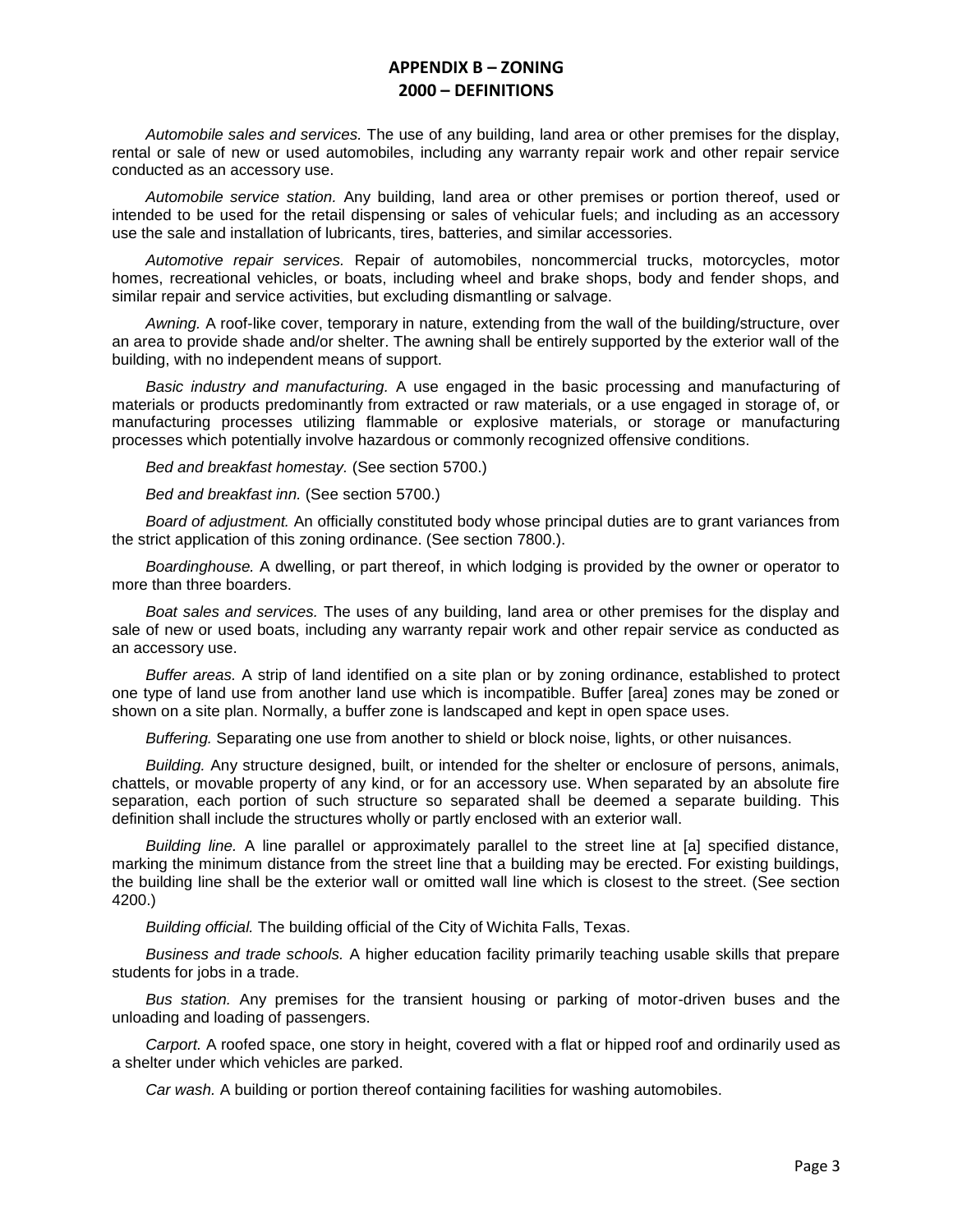*Cemetery.* A place dedicated to and used and intended to be used for the permanent interment of the human dead. It may be a mausoleum for vault or crypt interment, crematory, or combination.

*Centerline.* A line extending through the midpoint of each end of a runway.

*Centerline, streets or alleys.* A line erected midway between the bounding right-of-way lines of [a] street or alley. Where the bounding right-of-way lines are irregular, the centerline shall be determined by the city engineer.

*Change of use.* The replacement of an existing use by a new use, or a change in the nature of an existing use, but not including a change of ownership, tenancy, name, or management.

*Clinic.* An institution or station for the examination and treatment of ill and afflicted outpatients by a physician or group of physicians.

*Club.* A building or portion of a building, together with the grounds and related facilities, used primarily by an association, its members, and their guests for social, fraternal, or recreational purposes. (This definition does not include private clubs as defined by the Texas Alcoholic Beverage Code; see section 5400.)

*Coin-operated amusement machine.* Any machine or device of any kind or character which is operated by coins, tokens, slugs, bills, credit or debit cards, for the purpose of dispensing or affording amusement, skill, pleasure, or redemption as allowed by state law. This definition shall include, but not be limited to, arcade games, video arcade games, pinball machines, and billiard tables with or without coin operation. This definition does not include service coin-operated machines such as pay toilets and pay telephones, food or beverage vending machines, or an amusement machine designed primarily for the entertainment of a child.

*Coin-operated amusement machines establishment.* An establishment where 50 percent or more of the gross floor area accessible to patrons is dedicated to the use and operation of coin-operated amusement machines, as defined herein. This definition shall include, but not be limited to, arcades, pool halls, and similar facilities.

*College and university.* An academic institution of higher learning, accredited or recognized by the state and offering a program or series of programs of academic study.

*Co-location.* To affix additional antennas on an existing tower that may include the placement of support ground equipment.

*Commission.* "Commission" shall be the Planning and Zoning Commission.

*Common open space.* A parcel or parcels of land, or an area of water or combination of land and water within a site designed and intended for the use and enjoyment of a defined group of residents and owners (e.g., of a planned development project). Common open space may contain such complementary structures and improvements as are necessary and appropriate for the benefit and enjoyment of residents and owners. (See section 4450.)

*Communications tower.* A "communications tower" shall mean and include all structures and accessory facilities relating to transmitting, receiving, reflecting or any other event or action associated with the use of the radio frequency spectrum or other frequencies associated with wireless communications. This may include, but shall not be limited to, radio towers, television towers, telephone devices and exchanges, microwave relay facilities, telephone transmission facilities, and private and commercial mobile radio service facilities. A communications tower may include, but [is] not limited to, any of the following structures, singularly or in concert:

- a. A lattice tower.
- b. Stealth towers, where a tower is concealed within another structure.
- c. A cylindrical steel structure, sometimes referred to as monopole, similar in appearance to a light pole, used to support antennas.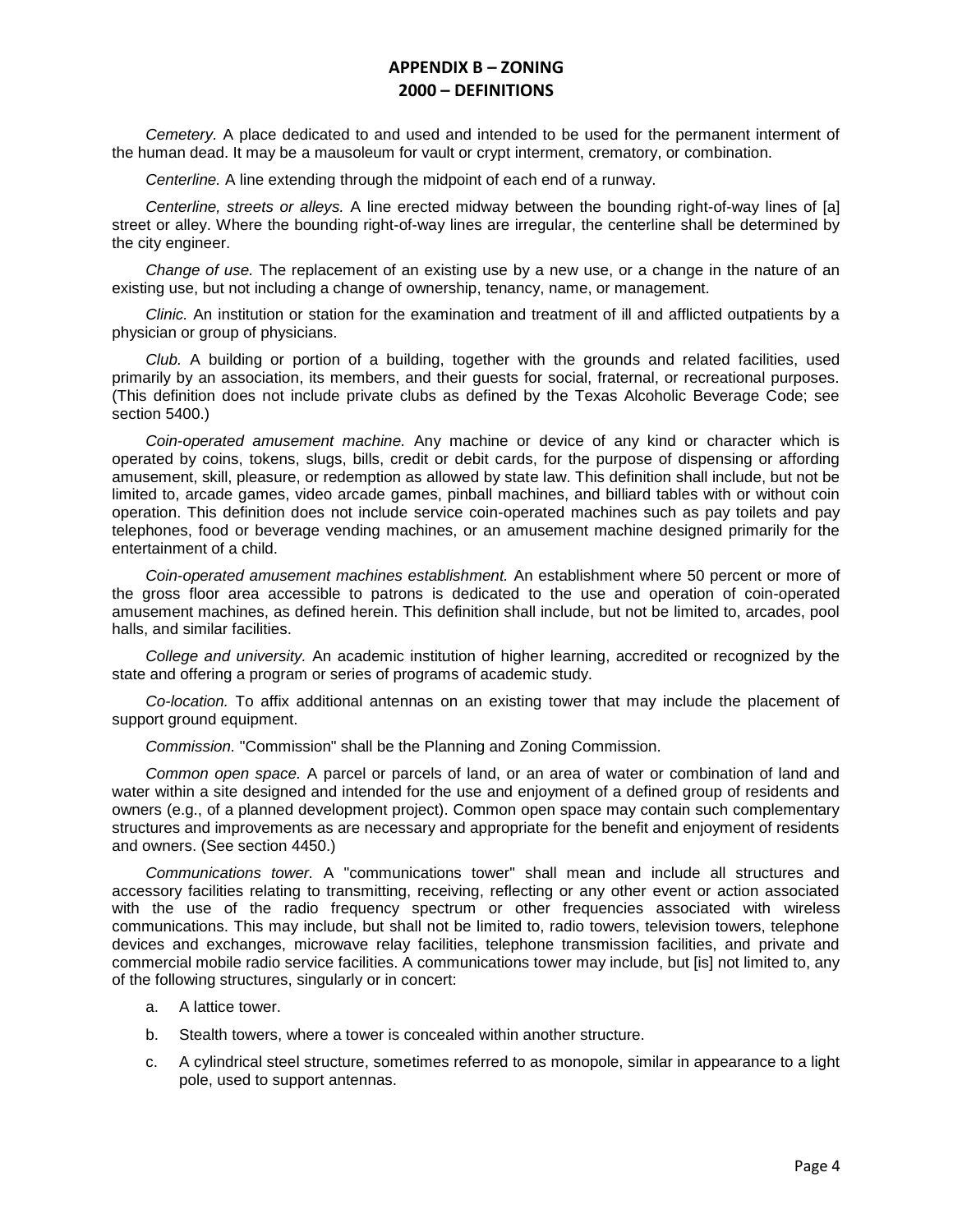*Community residential center.* A publicly or privately operated use providing housing and care for individuals legally confined. Such use is historically described to include, but not limited to, prisons, jails, boot camps and similar uses.

*Compatible land use.* Includes any use of land adjacent to an airport that will protect the owners, occupants or users of the land from levels of noise or vibrations created by the operations of the airport, including the taking off and landing of aircraft, that may endanger the health, safety or welfare of the owners, occupants or users of the land and protect airport users from airport hazards.

*Comprehensive plan.* A comprehensive long-range plan intended to guide the growth and development of a community or region and one that includes analysis, recommendations and proposals for the community's population, economy, housing, transportation, community facilities and land use.

*Conditional use.* (See section 7200.)

*Condominium.* A building, or group of buildings, in which units are owned individually, and the structure, common areas and facilities are owned by all the owners on a proportional, undivided basis.

*Conical surface.* A "conical surface" means a surface extending outward and upward from the periphery of the horizontal surface at a slope of 20 to one for a horizontal distance of 4,000 feet.

*Contiguous.* Next to, abutting, or touching and having a boundary, or portion thereof, which is coterminous. (See *Abutting.*)

*Contractors' yards.* Yards with outdoor storage of equipment and material used by contractors.

*Convalescent services.* A use providing bed care and in-patient services for persons requiring regular medical attention, but excluding a facility providing surgical or emergency medical services, and excluding a facility providing care for alcoholism, drug addiction, mental disease, or communicable disease.

*Convenience store.* A retail establishment in which goods requiring no processing are normally bought in small lots in which accumulation and checkout time is minimal. Gasoline may be sold as an accessory use.

*Convention center.* A building or portion thereof designed to accommodate the assembly of large numbers of people.

*Conversion.* A change in the use of land or a structure.

*Cul-de-sac.* A turnaround at the end of a dead-end street.

*Curb.* A stone or concrete boundary usually marking the edge of the roadway or paved area.

*Curb cut.* The opening along the curbline at which point vehicles may enter or leave the roadway.

*Day care center, commercial.* Same as *Day care center, limited*, but not limited to a maximum of six individuals.

*Day care center, limited.* A facility or use of a building or portion thereof that provides care for less than 24 hours a day for six or fewer individuals. Care for an additional six individuals may be provided if the facility qualifies as a registered family home or group day care home as permitted by the Texas Department of Human Resources. This term includes nursery schools, preschools, day care centers for children or adults and similar uses but excludes public and private primary and/or secondary educational facilities. (Note: If facility is operated as a home occupation, see section 5100 for additional restrictions.)

*Deed.* A legal document conveying ownership of real property.

*Deed restriction.* (See *Restrictive covenant.*)

*Density.* The relationship of dwelling units or rooms to the area of the lot or tract upon which a residential structure is located or erected.

*Discontinuance of use.* To cease or discontinue a use or activity, excluding temporary or short-term interruptions to a use or activity during periods of restoring, remodeling, maintaining, or otherwise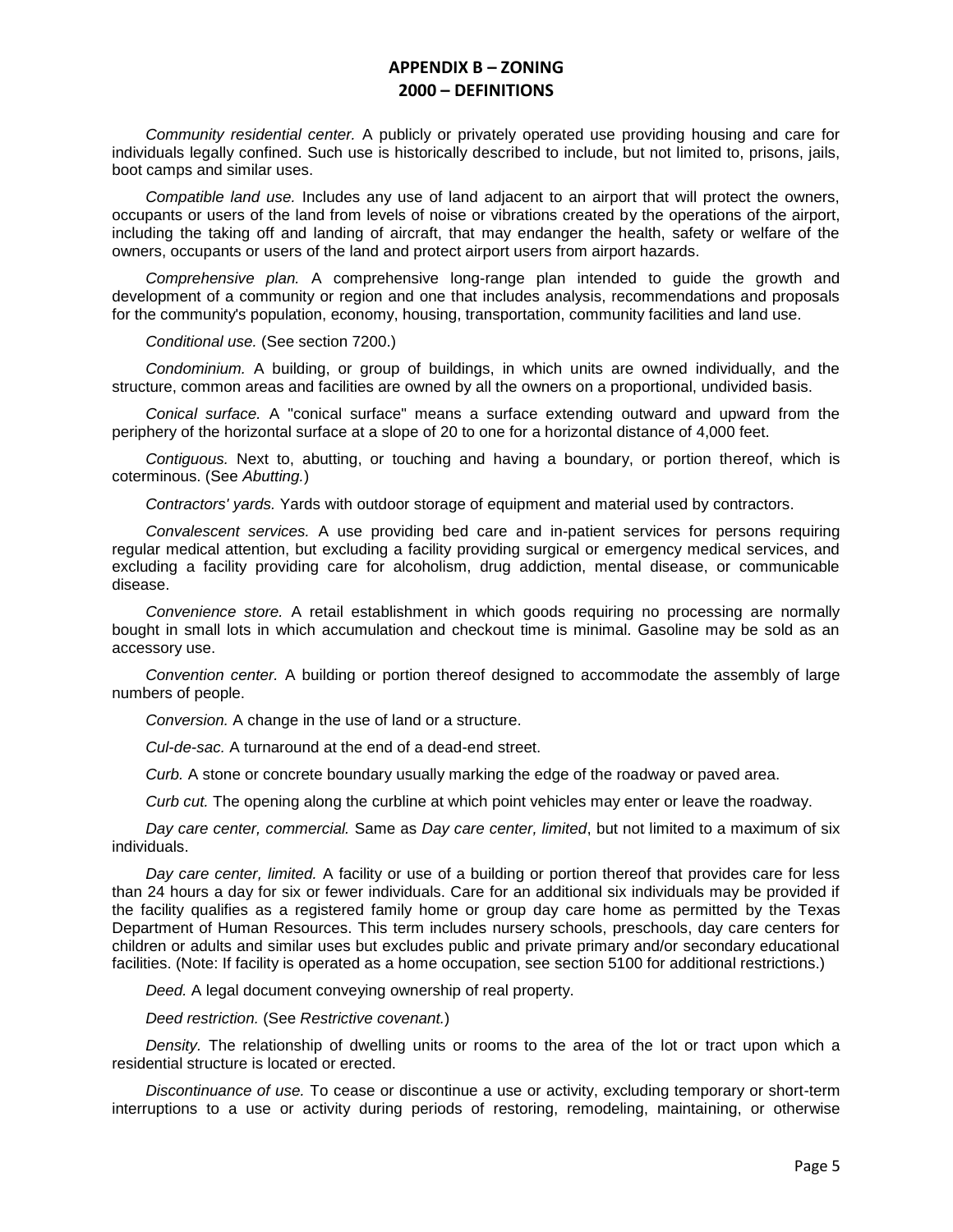improving a facility, or normal, seasonal cessation of a use, or other temporary cessation resulting from a change of use.

*Drive-through/drive-in use.* An establishment which by design, physical facilities, [or] service, encourages or permits customers to receive services, obtain goods, or be entertained while remaining in their motor vehicles.

*Driveway.* A permanently surfaced (asphalt or gravel, or similar surfaces) area providing vehicular access between a street and an off-street parking or loading area.

*Dwelling, duplex or two-family.* A building containing two dwelling units joined at one or more sides by a party wall, roof or abutting separate walls, each having a single front entrance and being otherwise indistinguishable from a one-family dwelling in exterior appearance.

*Dwelling, multifamily.* A building containing three or more dwelling units. The term includes cooperative apartments, condominiums, and the like. For the purpose of these regulations, regardless of how rental units are equipped, any multifamily dwelling in which units are available for rental periods less than one week shall be considered a hotel.

*Dwelling, single-family attached.* (See *Dwelling, duplex or two-family.*)

*Dwelling, single-family detached.* A dwelling designed and constructed for occupancy by one family and located on a lot or separate building tract.

*Dwelling unit.* A residential unit other than a mobile home providing complete, independent living facilities for one family, including permanent provisions for living, sleeping, eating, and cooking.

*Dwelling, zero lot line.* A dwelling which is located on a lot where the building limit line on one side is zero. (See section 5200.)

*Easement.* A privilege or right of use or enjoyment granted on, above, under, or across a particular tract of land by the owner.

*Eaves.* The lower borders of a roof that overhang the wall.

*Exterminating service.* Services related to the eradication and control of rodents, insects, and other pests with incidental storage on lots other than where the service is rendered.

*Fabrication and assembly.* The manufacturing from standardized parts of a distinct object differing from the individual components.

*Facade.* The exterior wall of a building exposed to public view or that wall viewed by persons not within the building.

*Factory-built house.* A dwelling unit that is constructed and assembled at a factory and transported to the building's site and placed on a prebuilt foundation.

*Family.* One or more persons related by blood, adoption, or marriage, or a group of not more than six unrelated persons occupying a single dwelling unit. Domestic servants, employed on the premises, may be housed without being counted as a family, and not more than three boarders may be accommodated. The term "family" shall not be construed to mean a fraternity, sorority, club, or institutional group.

*Fence.* A structure erected to enclose and screen areas of property.

*Fence, privacy.* A fence constructed of masonry and/or wood having a minimum height of six feet.

*Flea market.* A collection or group of outdoor stalls, booths, tables or other similar arrangement, used by individual vendors, for the display and sale of various items of new or used merchandise. The hours of operation for flea markets shall be limited to no earlier than 6:00 a.m. and no later than 12:00 midnight. All merchandise for sale shall be displayed in an approved all-weather structure, or may be temporarily displayed in the open air for a period not to exceed 72 consecutive hours.

*Floor area.* The total square footage of all floors in the building measured to the outside faces of exterior walls or to the line of an omitted wall, whichever includes the largest area.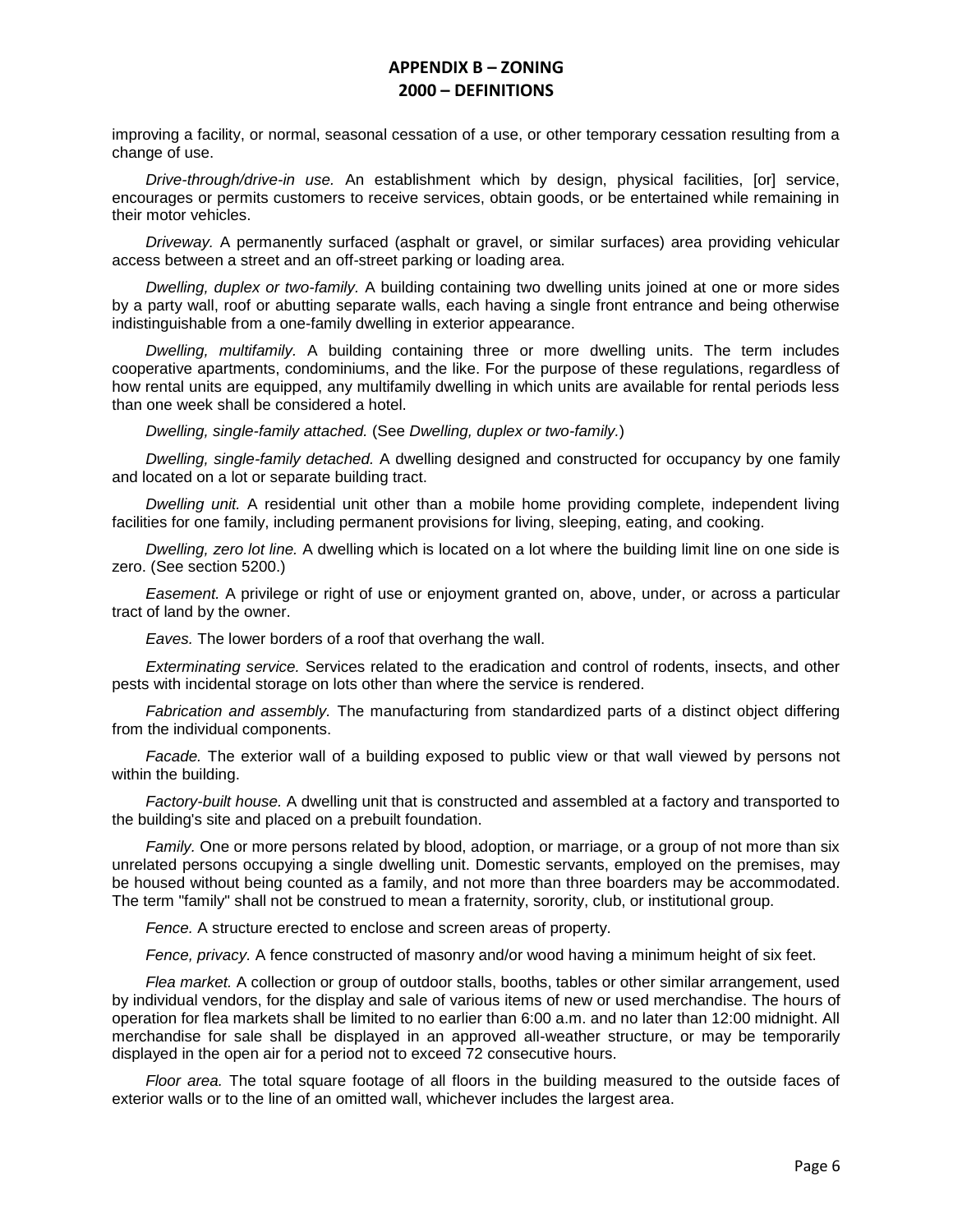*Floor area ratio.* The ratio between the total square feet of floor area and the total square feet of land in the lot.

*Fraternity or sorority house.* A dwelling or dwelling unit maintained exclusively for fraternity or sorority members and their guests or visitors and affiliated with an academic or professional college, university or other institution of higher learning.

*Freight hauling.* Establishments engaged in undertaking the transportation of goods from shippers to receivers for a fee.

#### *Frontage, lot.* (See *Lot frontage.*)

*Frontage, streets.* The length of all property on one side of a street between two intersecting streets measured along the line of the street, or if the street is a dead end, then the length of all property abutting on one side between an intersecting street and the end of the dead-end street.

*Front yard, residential.* An area defined as the area across a lot bounded by the front lot line, the front yard line, and the side lot lines.



*Fuel and chemical storage.* Storage in aboveground containers for subsequent resale to distributors or retail dealers outlet.

*Funeral home.* A building used for the preparation of the deceased for burial and the display of the deceased and ceremonies connected therewith before burial or cremation.

*Garage sales.* Periodic sale of used merchandise conducted at a residence. (See section 5130.)

*Grade.* The average elevation of the highest and lowest elevation measured at the finished surface of the ground at any of the exterior corners of the building or structure.

*Group homes.* A residential living arrangement defined in the Community Home for Disabled Persons Location Act, licensed by the state to provide food and shelter; personal guidance; care; supervision for not more than six disabled persons and two supervisors. This classification includes assisted living for the aged for no more than six persons and two supervisors or nursing personnel. This does not include activities defined under *Personal care home.*

*Habitable.* "Habitable" shall refer to housing units that have windows and doors installed, do not have holes in the exterior sides, roof or flooring of the unit, are not boarded up, and meet the city's minimum housing standards, as may be amended.

*Halfway house.* A publicly or privately operated use providing housing for juveniles or adults, regardless of the number of residents, for any of the following:

- (1) Residence in lieu of institutional sentencing;
- (2) Housing for parolees;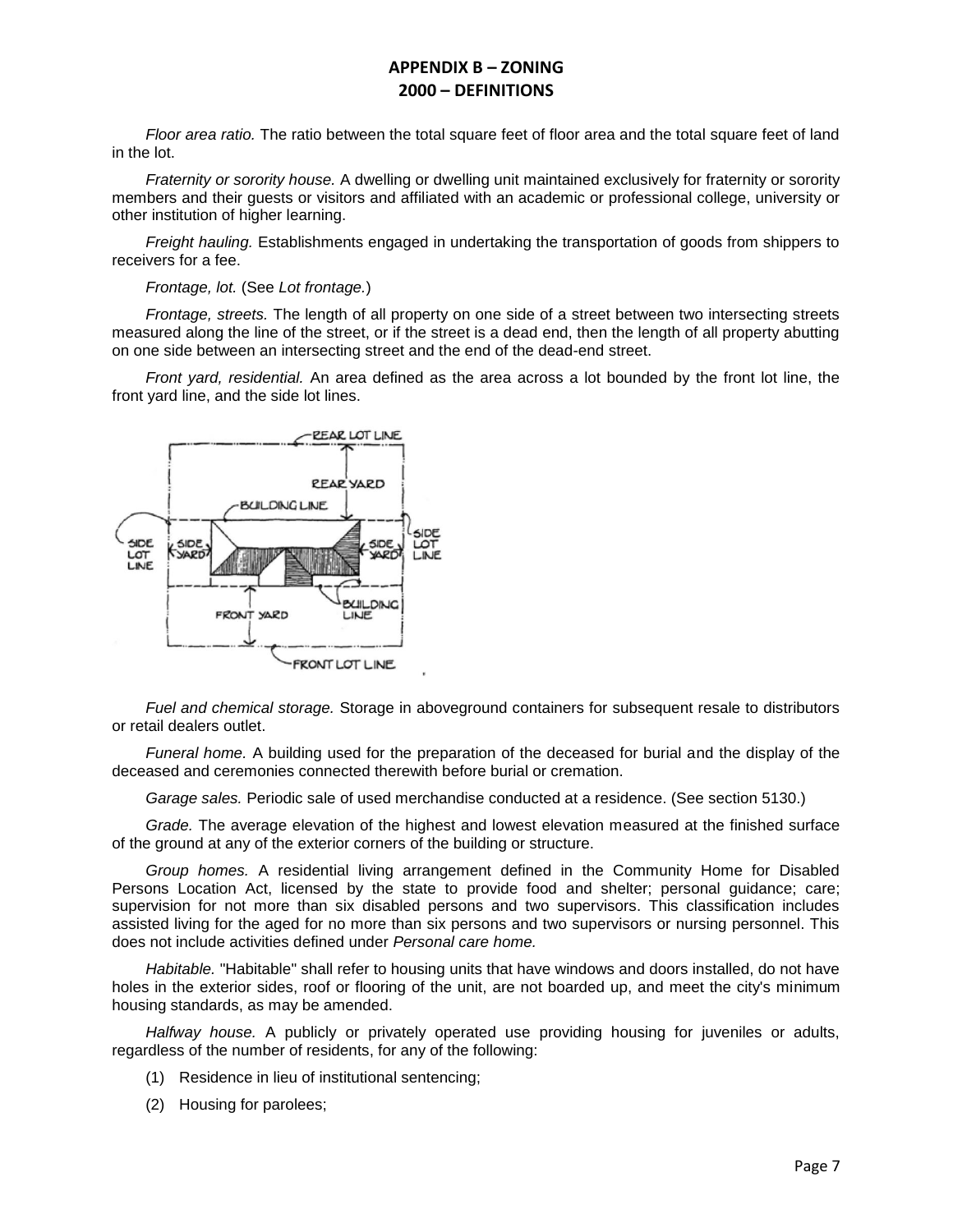(3) Residence to those needing correctional institutionalization.

*Hazardous material.* Includes, but is not limited to, inorganic mineral acids of sulphur, fluorine, chlorine, nitrogen, chromium, phosphorous, selenium and arsenic and their common salts; lead, nickel and mercury and their inorganic salts or metallo-organic derivatives; coal, tar acids such as phenol and cresols and their salts; and all radioactive materials.

*Hazard to air navigation.* An obstruction determined to have [an] adverse effect on the safe and efficient utilization of the navigable airspace.

*Heavy machinery sales and service.* A building or open area, other than a public parking area or right-of-way used for the display, sale, rental and storage of heavy equipment.

*Height.* (See section 4300.)

*Height.* For the purpose of determining the height limits in all zones set forth in this provision and shown in the AICUZ study, zoning ordinance or maps, the datum shall be mean sea level elevation unless otherwise specified. [Pertains to airport zoning.]

*Historic district.* A geographically definable area which possesses significant concentration, linkage, or continuity of buildings, structures, sites, areas, or land, which in turn are united by architectural, historical, archaeological, or cultural importance or significance.

#### *Home occupation.* (See section 5100.)

*Homeowners' association.* An incorporated nonprofit organization operating under recorded land agreements through which:

- a) Each lot owner in a planned development or other described land area is automatically a member; and
- b) Each lot is automatically subject to a charge for a proportionate share of expenses for the organization's activities, such as maintaining common property.

*Horizontal surface.* A "horizontal surface" is a plane 150 feet above the established airport elevation, the perimeter of which in plan coincides with the perimeter of the horizontal zones.

*Hospital.* A hospital is a legally authorized institution in which there are complete facilities for diagnosis, treatment, surgery, laboratory, X-ray, and the prolonged care of bed patients.

*Hotel.* An establishment where lodging is provided for compensation other than in dwelling units. Unless otherwise specified by district regulations, hotels may serve meals to both occupants and others. For purposes of these regulations, the term "hotel" shall be construed to include a motel.

*Imaginary surface.* An "imaginary surface" shall include an approach or departure zone or surface, transition, conical or horizontal zones or surfaces as defined herein.

*Indoor sports and recreation.* Uses conducted within an enclosed building. Typical uses include bowling alleys, ice and roller skating rinks, and indoor racquetball courts. See section 5905 for coinoperated amusement machines establishment regulations.

*Industrial park.* A large tract of land that has been planned, developed and operated as an integrated facility for a number of individual industrial uses, with special attention to circulation, parking, utility needs, aesthetics, and compatibility.

*In-fill housing:* "In-fill housing" shall be housing installed or built on a lot which may have been previously occupied by another structure, and/or which may be located within an area occupied by other housing units.

*Instrument runway.* Existing or planned runway(s) of at least 4,000 feet for which there is or is planned to be an instrument landing procedure published by a defense agency of the federal government or by the Federal Aviation Administration.

*Internal circulation pattern.* Streets and access ways within a site.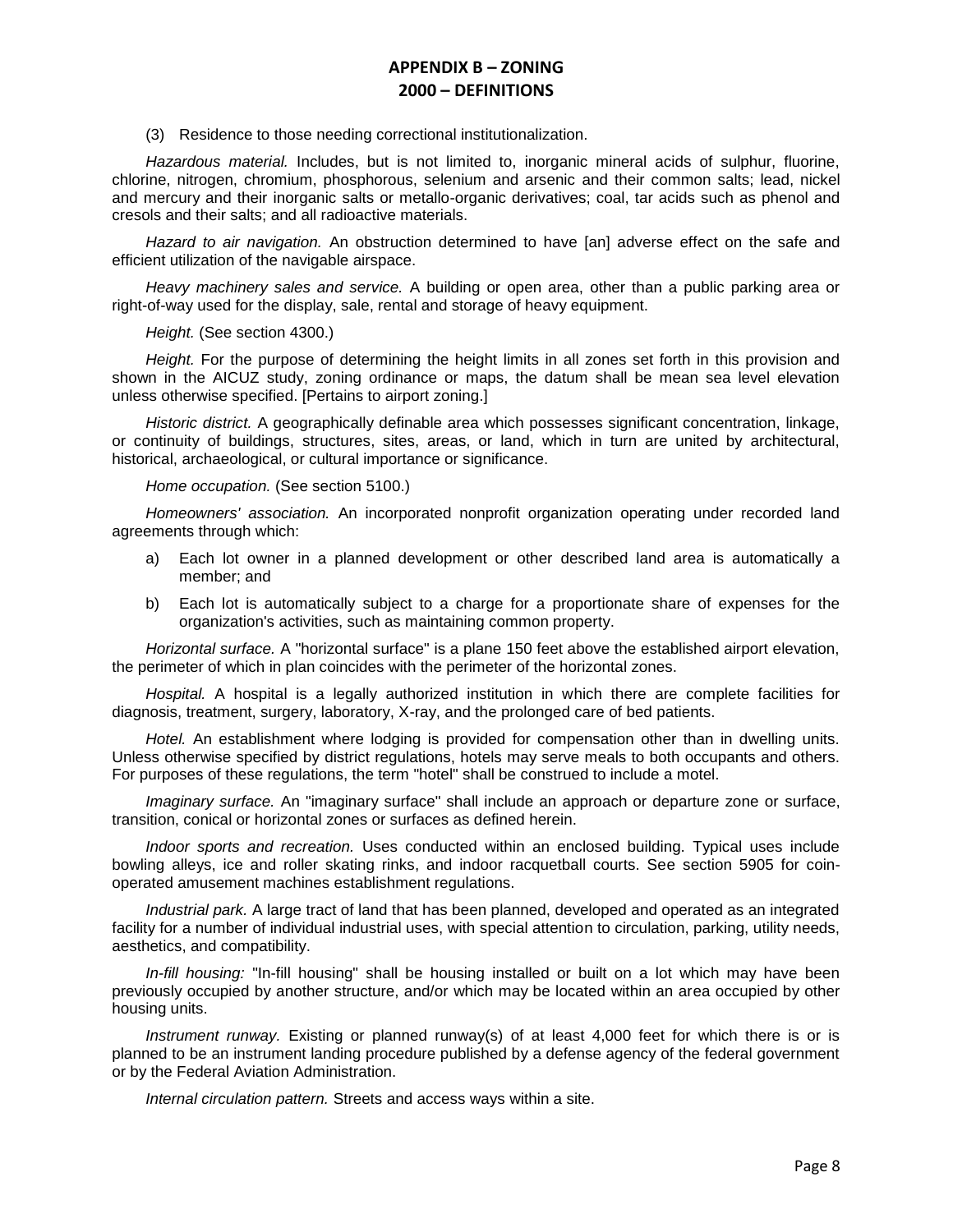*Kennel.* Any premises, except where accessory to an agricultural use, where six or more dogs, cats, or other domesticated pets are kept. (See Chapter 14, Wichita Falls Code of Ordinances.)

*Landfill.* An area of land used for solid waste disposal in which refuse is buried underground between layers of dirt or fill material.

*Landing area.* The surface area of the airport used for landing, take-off or taxiing of aircraft

*Landmark.* (See section 6300.)

*Landowner.* Shall mean the legal or beneficial owner or owners of the land. The holder of an option or a purchase contract by other persons having an enforceable proprietary interest in such land shall be deemed to be a landowner for the purpose of this ordinance.

*Landscape.* An expanse of natural scenery or the addition of lawns, trees, plants, and other natural and decorative features to land.

*Land use.* A description of how land is occupied or utilized.

*Land use plan.* A plan showing the existing and proposed location, extent and intensity of development of land to be used in the future for varying types of residential, commercial, industrial, agricultural, recreational, educational and other public and private purposes or combination of purposes.

*Library, public.* A collection in which literary, musical, artistic or reference materials (books, manuscripts, films) are kept for use by the general public.

*Light manufacturing.* A use engaged in the manufacture, predominantly from previously prepared materials, of finished products or parts, including processing, fabrication, assembly, treatment, and packaging of such products, and accessory storage, sales and distribution of such products, but excluding basic industrial processing.

*Loading space.* An area used for loading or unloading of goods from a vehicle in connection with the use of the site on which such space is located.

*Local street.* A street which is intended primarily to serve traffic within a neighborhood or limited residential district, and which is not necessarily continuous through several residential districts.

*Lot.* A parcel of land described and recorded as a lot in the records of [the] county, or in the event any lot or lots of land acreage as recorded are subdivided or cut up into smaller or different parcels of land, or in the event any parcel of such lot or lots of land acreage is used for the purpose of placing on any such parcel a principal building and its accessory buildings, each such parcel of land shall become a separate lot for the purposes of this ordinance, and the boundaries of each such lot shall be determined and defined so as to contain sufficient area to include the principal building and its accessory buildings to be erected thereon and the open spaces required under this ordinance.

*Lot area.* The square foot area of a lot within the bounding property lines and exclusive of dedicated streets and alleys. (See section 4100.)

*Lot, corner.* A lot situated at the junction of two or more streets.

*Lot coverage.* That portion of the lot that is covered by buildings and structures.

*Lot depth.* The horizontal distance measured from the front lot line to the rear lot line.

*Lot frontage.* The length of the front lot line measured at the street right-of-way line.

*Lot, interior.* A lot other than a corner lot.

*Lot line.* A line of record bounding a lot which divides one lot from another lot or from a public or private street or any other public space.

*Lot, through.* An interior lot having a frontage on two streets.

*Lot width.* The horizontal distance between the side lines of a lot measured at right angles to its depth along a straight line parallel to the front lot line at the minimum required building setback line.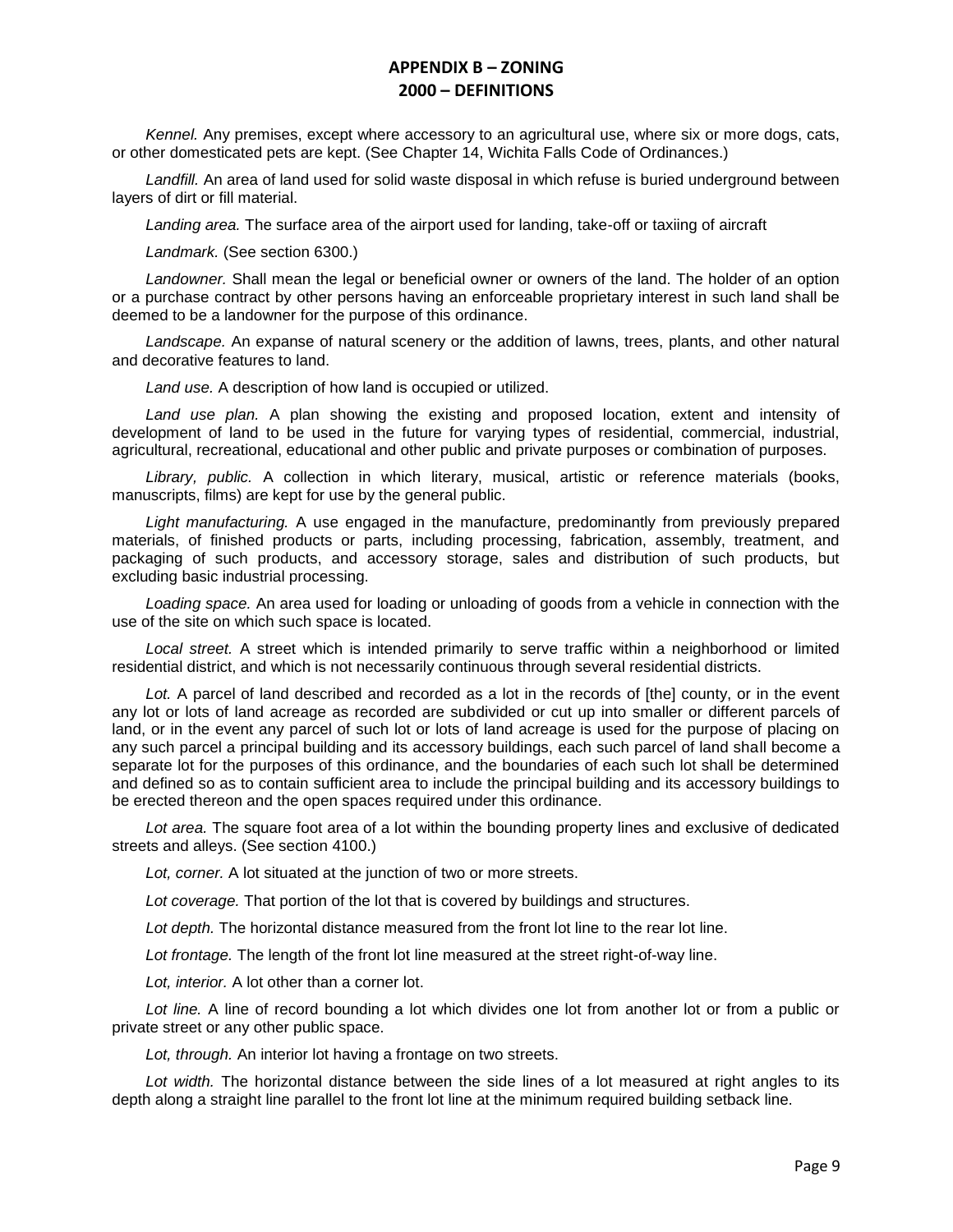*Lumberyard.* A site used for the storage, wholesale, and limited retail sales of lumber. This does not include business enterprises which sell home improvement supplies and lumber on a predominantly retail basis.

*Manufactured housing.* "Manufactured housing" refers to a HUD-code manufactured home constructed on or after June 15, 1976, according to rules of the U.S. Department of Housing and Urban Development established under the National Manufactured Housing Construction and Safety Standards Act of 1974 (act), and which is further defined and referenced under Texas Occupations Code § 1201.001 et seq. This term does not include those situations where the housing unit has been modified or provide openings or a pass-through not originally provided by the factory where the housing unit is subject to construction and safety inspection for HUD-code compliance; nor has received inspection and approval of such modifications by an inspector certified under the act to perform such inspections. Housing units so modified without such inspections shall thereafter be subject to applicable city building codes which may thereafter apply to the entire unit.

*Manufactured housing, individual accessory use.* "Manufactured housing, individual accessory use" shall be a housing unit located on the site of a commercial or industrial land use intended for use by security personnel subject to approval by the Department of Community Development.

*Manufactured housing park.* A "manufactured housing park" shall be a parcel of land, under single ownership, on which two or more manufactured homes or mobile homes in the aggregate are located and occupied as permanent dwelling units; and which may or may not allow for temporary use vehicles.

*Manufactured housing sales.* "Manufactured housing sales" shall be a building or area used for the sale of manufactured housing.

*Manufactured housing subdivision.* A "manufactured housing subdivision" shall be an area of not less than four acres so designated for the purpose of subdividing land into residential lots to be sold for the use of manufactured housing.

*Marquee.* Any hood, canopy, awning or permanent construction which projects from a wall of a building, usually above an entrance.

*Medical office.* An office of one or more medical doctors, dentists or similar members of the medical profession.

*Metes and bounds.* A method of describing the boundaries of land by directions and distances from a known point of reference.

*Mine.*

- (1) A cavity in the earth from which minerals and ores are extracted;
- (2) The act of removing minerals and ores.

*Mining and excavation.* The extraction of minerals, including solids, such as coal and ores; liquids, such as crude petroleum; and gases, such as natural gases. This term also includes quarrying; well operation; milling, such as crushing, screening, washing and flotation; and other preparation customarily done at the mine site or as part of a mining activity.

*Mini-warehouse.* A structure containing separate storage spaces of varying sizes leased or rented on an individual basis. (See *Self-storage facility.*)

*Mixed use development.* The development of a tract of land or building or structure with two or more different uses, such as, but not limited to, residential, office, manufacturing, retail, public, or entertainment, in a compact urban form.

*Mobile home.* "Mobile home" means a structure other than a site-built house or manufactured home constructed prior to June 15, 1976. This term shall not be interpreted to include modular housing as defined and regulated by the state as industrialized housing, travel trailers, motorized homes or other such units designed or intended as temporary and/or recreational housing units.

*Motel.* A building or group of buildings developed as an integral unit in which there are: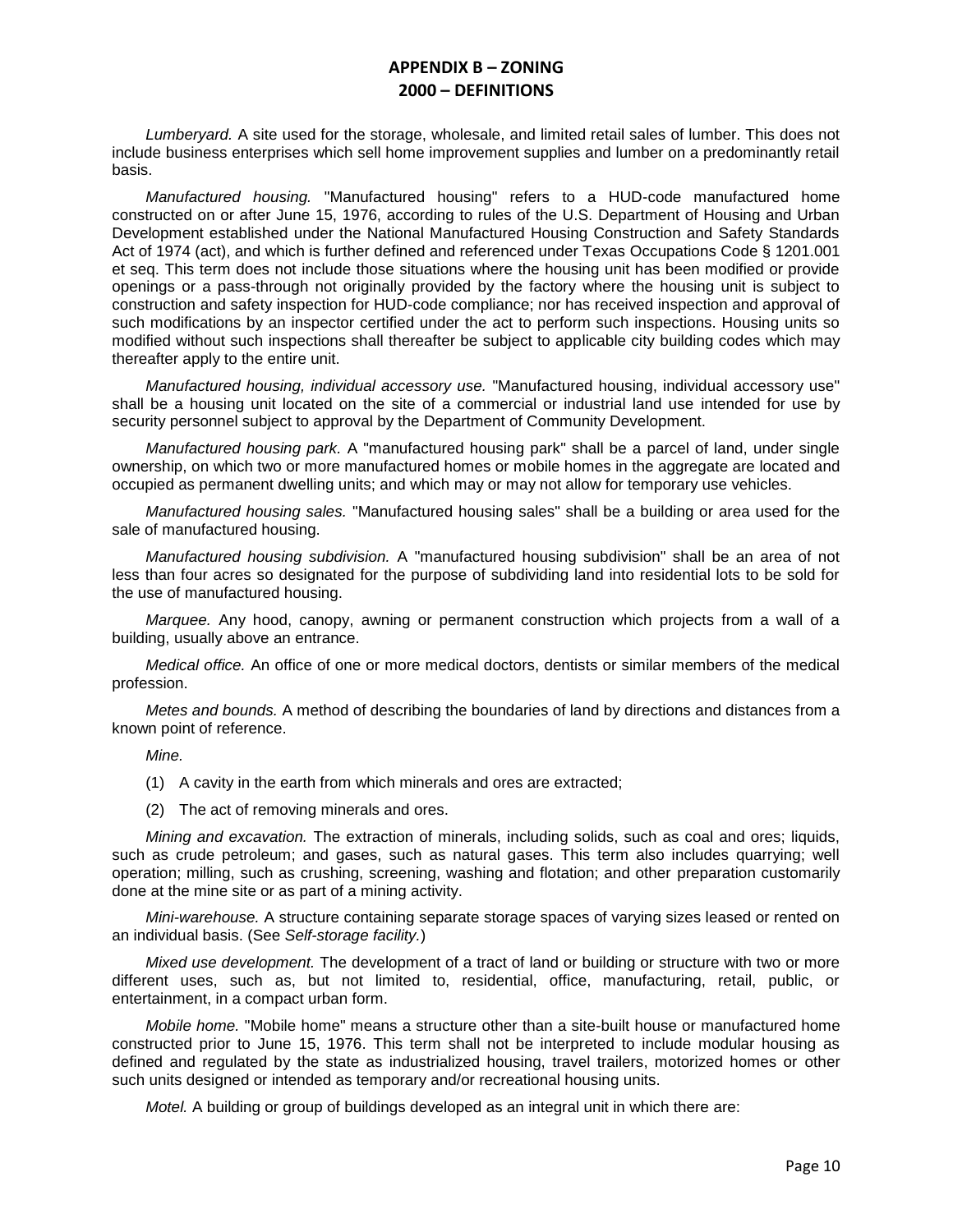- a) Guest rooms for living or sleeping accommodations which are primarily for transient occupancy and which may be rented on a daily basis;
- b) Desk or lobby service, telephone, maid, linen room, and similar services; and
- c) Individual entrances from outside the building(s) to serve each individual living or sleeping unit.

*Motor vehicle salvage yard.* Any outdoor storage yard used for the deposit of dismantled or junked motor vehicles or any outdoor storage yard used for the deposit of any discarded material which has been a part of or is intended to be a part of any motor vehicle.

*Movie theater.* A building for showing motion pictures.

#### *Museum.* (See *Art gallery/museum.*)

*Neighborhood.* A contiguous area containing residences which are of similar size, age, and construction style and sharing a common street system. Neighborhoods are defined by major streets, natural boundaries, subdivision boundaries or zoning districts.

*Noise.* Any undesired audible sound.

*Nonconforming development.* A parcel of land, improvement or use that was lawful prior to the enactment of this ordinance, effective May 23, 1985, or any amendment thereto, but that does not conform to the provisions of this ordinance except for the provisions of section 6100.

*Nonconforming parcel.* A parcel of land that is not in conformance with the Code of Ordinances or is not in conformance with provisions contained in this ordinance. Nonconformity may include lot size, frontage or lot width, or other conditions related to the area or width of a parcel or development of the parcel. This definition shall not be interpreted to mean a parcel which was established contrary to regulations contained under Appendix A of the Code of Ordinances, or within this ordinance since the rezoning of property or since zoning was enacted in the city unless a variance to such regulations has been lawfully obtained. Such a parcel developed contrary to regulations in the Code of Ordinances shall be an illegal parcel.

*Nonconforming site elements.* Site elements are those elements which are ancillary to a use, structure or parcel which include, but are not limited to parking number and layout, provision of required handicapped parking, landscaping and irrigation, signage, free-standing or attached canopies or awnings, ingress and egress points and curb cut location(s), site circulation patterns compatible with the use and/or mixture of uses, outdoor lighting, and similar elements, features or provisions.

*Nonconforming structure.* A structure which is not in compliance with this ordinance as it relates to lot coverage, height, setback and other provisions which are intended to regulate the size, location or other element relating to the structure or placement of a structure. This definition shall not be interpreted to include building codes.

*Nonconforming use.* With respect to any provision of this appendix other than airport zoning, a legal use which is not a permitted use in that zoning district and which existed prior to the enactment of zoning within the city or a rezoning within a zoning district. [The term] "nonconforming use" may also apply to nonconformance with regulations which apply to parking, landscaping and signage requirements as applied to the current use which is in itself nonconforming. This definition shall not be interpreted to mean a use which was established since the rezoning of property or since zoning was enacted in the city, and is not permitted in that zoning district, not authorized by a conditional use permit, or which has not obtained a waiver of this ordinance from the city council, such use is an illegal use.

*Nonconforming use.* Only with respect to airport zoning, any structure or use of land which was inconsistent with these provisions on October 31, 1982, or amendments thereto. [Pertains to airport zoning.]

*Nonprecision instrument runway.* A "nonprecision instrument runway" is a runway having an existing instrument approach procedure utilizing air navigation facilities with only horizontal guidance, or area-type navigation equipment, for which a straight-in nonprecision instrument approach procedure has been planned or approved.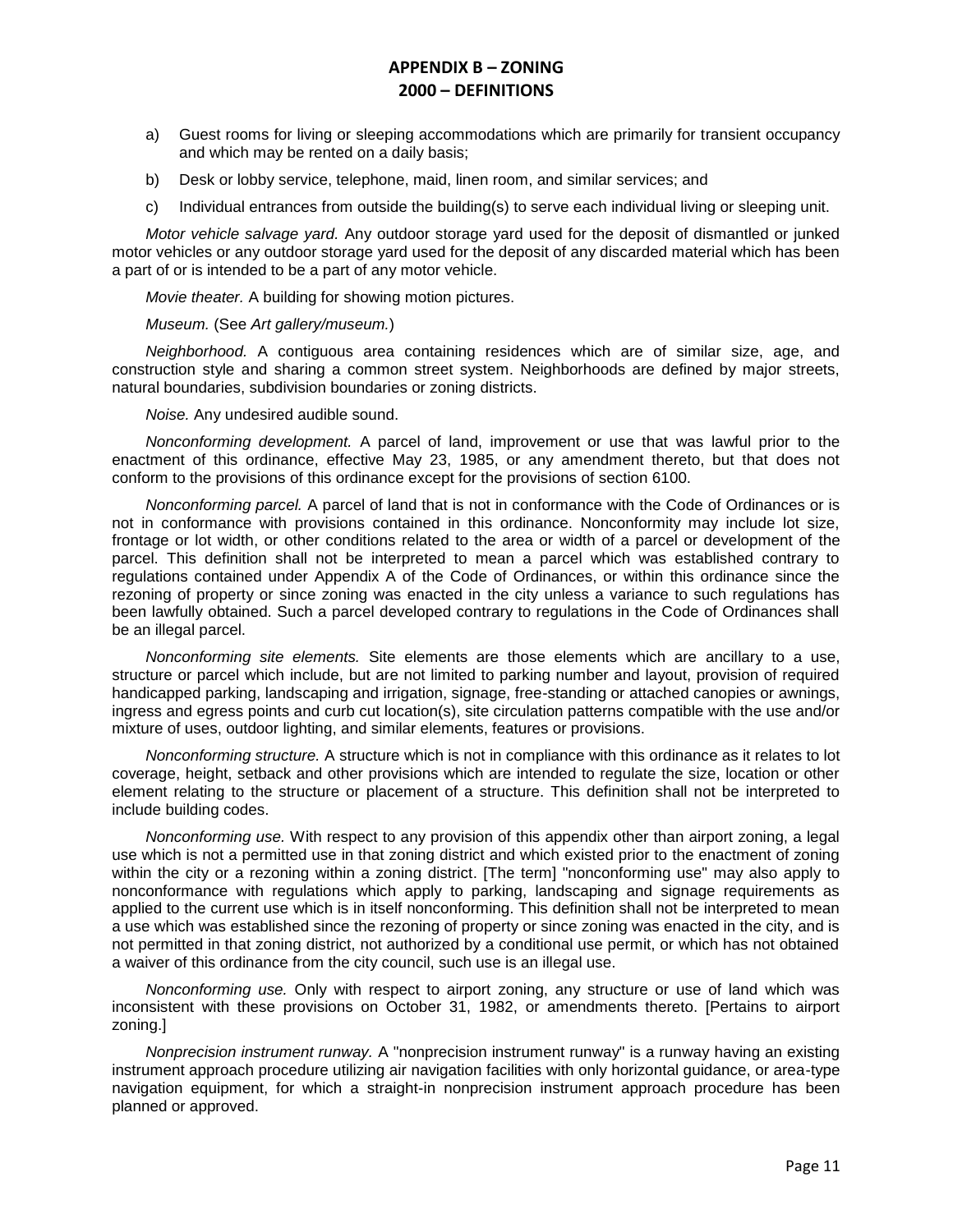*Nuisance.* An interference with the enjoyment and use of property.

*Nursery.* Land used to raise and store flowers, trees, shrubs and plants for sale, which may also contain a structure for maintenance of the property.

*Obstruction.* With respect to any provision of this appendix other than airport zoning, any dam, wall, wharf, embankment, levy, dike, pile, abutment, projection, excavation, channel, rectification, bridge, culvert, conduit, building, wire, fence, rock-, gravel-, refuse-filled structure, which may impede, retard or change the direction of the flow of water, either itself or by catching or collecting debris carried by such water, or that is placed where the flow of water might carry the same downstream to the damage of life and property.

*Obstruction.* Only with respect to airport zoning, any structure, growth or other object, including a mobile object, which exceeds a limiting height set forth in this provision. [Pertains to airport zoning.]

*Office.* A room, studio, suite, or building or any part thereof in which a person provides professional services. This definition shall not include business and personal services. Additionally, this definition shall not include offices which are related to and accessory to other on-site uses. An office shall not involve onsite manufacturing, fabrication, production, processing, assembling, cleaning, testing, repair, or storage of materials, goods and products; or the sale and delivery of any materials, goods or products which are physically located on the premises. Furthermore, an office shall not be used as a place of congregation for work off the premises.

*Off-street parking space.* A temporary storage area for a motor vehicle that is directly accessible to an access aisle, and which is not located on a dedicated street right-of-way.

*Oil drilling.* (See *Mining and excavation.*)

*Openings for light and air.* Any window, window wall, or glass located in the building, but not including doors which are used only for ingress and egress.

*Open space.* Any parcel or area of land or water essentially unimproved and set aside, dedicated, designated or reserved for public or private use or enjoyment, or for the use and enjoyment of owners and occupants of land adjoining or neighboring such open space.

*Open space ratio.* Total area of open space divided by the total site area in which the open space is located.

*Outdoor entertainment and recreation.* Recreational uses conducted in open or partially enclosed or screened facilities. Typical uses include driving ranges, miniature golf courses, golf courses, swimming pools, tennis courts, and outdoor racquetball courts.

*Outdoor food court.* An established lot or parcel of land with facilities allowing two or more mobile food establishments to be parked on the property for the purpose of vending on that property.

*Outdoor seating.* Seating not enclosed, but which may include a roof, awning or other such cover.

*Outdoor storage.* Any material, vehicle or equipment that has been used, damaged or partially dismantled and is:

- (1) Stored outside indefinitely; or
- (2) Held outside as inventory for future sale, processing or use.

Such articles include, but are not limited to, inoperable motor vehicles or motor vehicle parts, appliances, boxes, crates, pipe or pipe fittings, paper, metal, tires, toys, concrete blocks, bricks, furniture, fixtures, machinery, motors, lumber, buildings or portions of buildings, building materials, barrels or clothing.

*Owner.* An individual, firm, association, syndicate, partnership, or corporation having sufficient proprietary interest to seek development of land.

*Parcel.* A lot or tract of land.

*Park.* A tract of land designated and used by the public for active and passive recreation.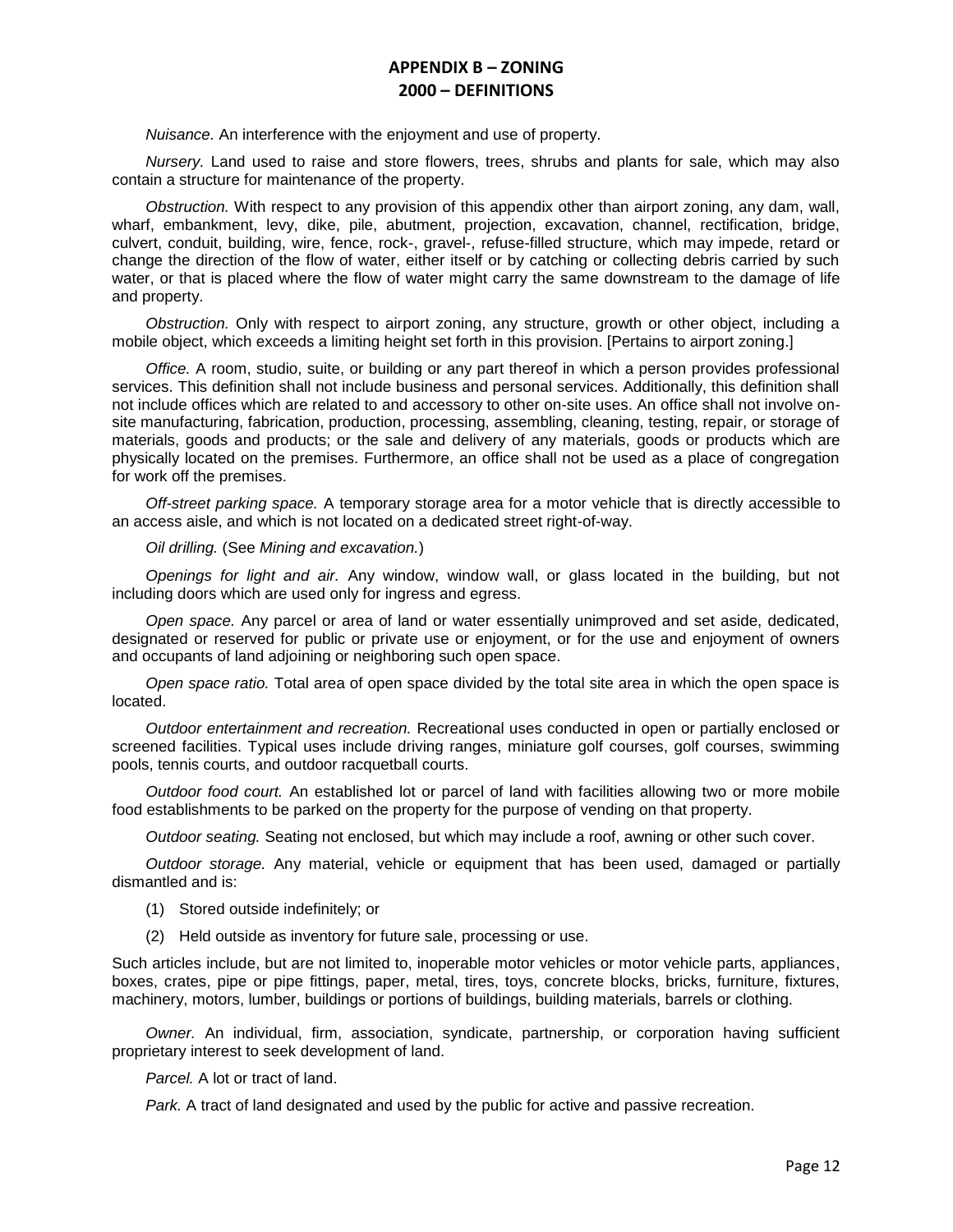*Parking area.* Any public or private land area designed and used for parking motor vehicles, including parking lots, garages, private driveways and legally designated areas of public streets.

*Parking facility.* An area or structure devoted to the parking or storage of automobiles for a fee.

*Parking space.* A space for the parking of a motor vehicle within a public or private parking area.

*Party wall.* A common shared wall between two separate structures, buildings, or dwelling units.

*Permit.* Written governmental permission issued by an authorized official, empowering the holder thereof to do some act not forbidden by law, but not allowed without such authorization.

*Permitted use.* Any use allowed in a zoning district and subject to the restrictions applicable to that zoning district.

*Person.* An individual, firm, partnership, corporation, company, association, joint stock association or body politic and includes a trustee, receiver, assignee, administrator, executor, guardian or other representative.

*Personal care home.* A residential living arrangement that provides food, shelter and guidance for no more than six persons and two supervisors or nursing personnel, including but not limited to, maternity homes, shelters for victims of crime, abuse and neglect.

*Planned unit development (PUD).* A planned unit development is a development of land which is planned and developed as a whole in a single development operation or programmed series of development, and which includes streets, utilities, lots or building sites, and which indicates all structures and their relationship to each other and to adjacent uses and improvements, as well as open spaces. A planned unit development may consist of dwelling units and detached, semidetached, attached or multifamily structures or any combination thereof and may also include nonresidential uses such as religious, cultural, recreational, commercial, or industrial uses, compatibly and harmoniously incorporated into the unitary design of the planned unit development.

*Planning and Zoning Commission* shall mean the City of Wichita Falls Planning and Zoning Commission.

*Plat.* A "plat" shall refer to both preliminary and final plats and shall be determined by the section in which it appears.

*Plat, final.* A "final plat" is a plat prepared by a licensed surveyor and submitted to the Planning and Zoning Commission for final approval which is duly acknowledged by its owners or proprietors of the land in the manner required for the acknowledgement of deeds and which is to be filed for record in the office of the county clerk of the county or counties in which the land lies.

*Plat, preliminary.* A tentative drawing made by a licensed surveyor for inspection purposes only, showing the entire tract of land sought to be subdivided, accurately describing all of said subdivision or addition by metes and bounds, locating the same with respect to an original corner of the original survey of which it is a part and giving the dimensions thereof of said subdivision or addition, and dimensions of all streets, alleys, squares, parks or other portions of same intended to be dedicated to public use, or for the use of purchasers or owners of lots fronting thereon or adjacent thereto.

*Porch.* A roofed space open on three sides, one or more stories in height.

*Power generation.* Production of electric current.

*Precision instrument runway.* A "precision instrument runway" is a runway having an existing instrument approach procedure utilizing an Instrument Landing System (ILS) or a Precision Approach Radar (PAR). It also means a runway for which a precision approach system is planned and is indicated on an approved airport layout plan or other planning document.

*Premises.* Any lot or unplatted tract, or any combination of contiguous lots or unplatted tracts held under single ownership.

*Primary building.* The building on a lot which is occupied by the primary use.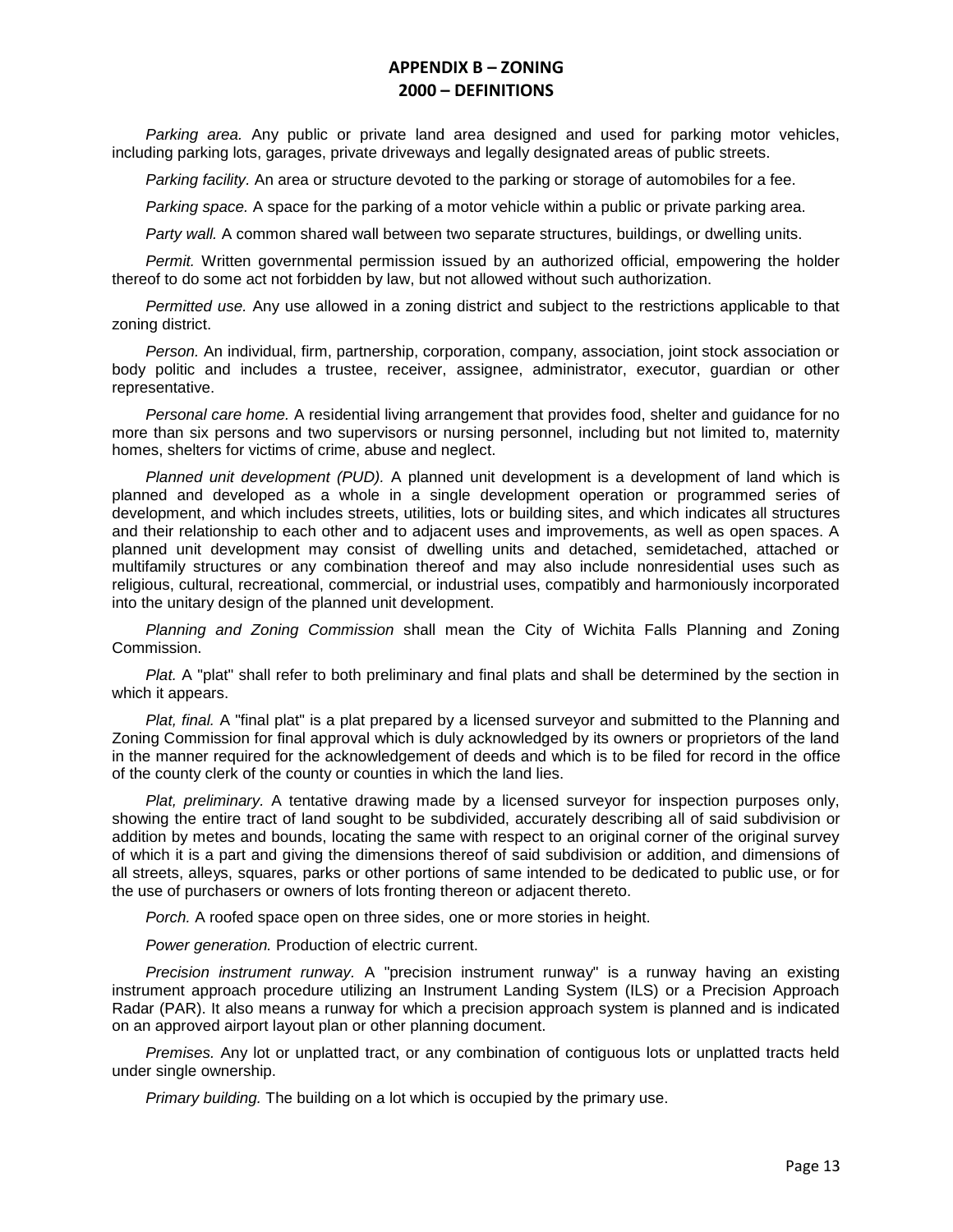*Primary surface.* A surface longitudinally centered on a runway. Where the runway has a specially prepared hard surface, the primary surface extends 200 feet beyond each of that runway; but when the runway has no specially prepared hard surface, or planned hard surface, the primary surface ends at each end of that runway. The width of the primary surface of a runway will be that width prescribed under [section] 6400 of appendix [B] of the Code of Ordinances, for the most precise approach existing or planned for either end of that runway.

*Primary use.* A use which fulfills a primary function of a household, establishment, institution or other entity.

*Private recreational areas, limited.* Outdoor and indoor recreational areas designed to meet the needs of a residential neighborhood, and intended primarily to be used by the residents of that neighborhood.

*Prohibited use.* A use that is not permitted in a zone district.

*Publicly owned treatment works* or *POTW.* [The term] "publicly owned treatment works" or "POTW" shall have the same meaning as defined in section 106-566 of the Code of Ordinances, City of Wichita Falls, Texas.

*Public right-of-way.* A strip of land acquired by reservation, dedication, prescription or condemnation, and used or intended to be used as a public use.

*Public safety services.* Fire stations, ambulance services, and police stations.

*Recreational vehicle.* A "recreational vehicle" is a vehicular-type unit primarily designed as temporary living quarters for recreational, camping, travel, or seasonal use that either has its own motive power or is mounted on or towed by another vehicle. The basic entities may include, but [are] not limited to, a camping trailer, fifth wheel trailer, motor home, travel trailer, and truck camper.

*Recreational vehicle parks.* "Recreational vehicle parks" shall be parks used exclusively for temporary use vehicles. The term "RV park" shall also include this definition.

*Refinery.* A building and equipment for refining metals and oil.

*Religious assembly.* Places of worship and activity where people gather. A property tax exemption obtained pursuant to the Property Tax Code of the state shall constitute prima facie evidence of religious use.

*Repair services.* Establishments primarily engaged in the provision of repair services to individuals and households rather than firms, but excluding automotive and equipment services use types. Typical uses include appliance repair shops, watch or jewelry repair shops, or musical instrument repair shops.

*Residence.* A home, abode or place where an individual is actually living at a specific point in time.

*Residential care facility.* A building with on-site supervisory personnel which provides shelter and care for abandoned, battered, disabled, or homeless individuals regardless of legal relationship.

*Residential character.* Refers to the appearance and nature of a residential area. Specifically showing no commercial intrusion, home occupations which do not attract attention, a high degree of maintenance and yard care and limited outdoor storage.

*Residential use.* Shall refer to such uses as single-family attached or detached dwellings, apartment complexes, condominiums, townhouses, duplexes, mobile/manufactured homes, nursing homes, retirement communities, or similar uses characterized by the long-term occupancy of a dwelling, as opposed to uses characterized by a short-term or transient nature, such as hotels, motels, halfway houses, RV parks or other such facilities and other such uses.

*Residential zoning district.* Shall refer to any zoning district which, as a permitted use, allows a residential use as defined herein, but which excludes the general commercial (GC) zoning district.

*Restaurant.* An establishment where food and drink are prepared, served and consumed primarily within the principal building.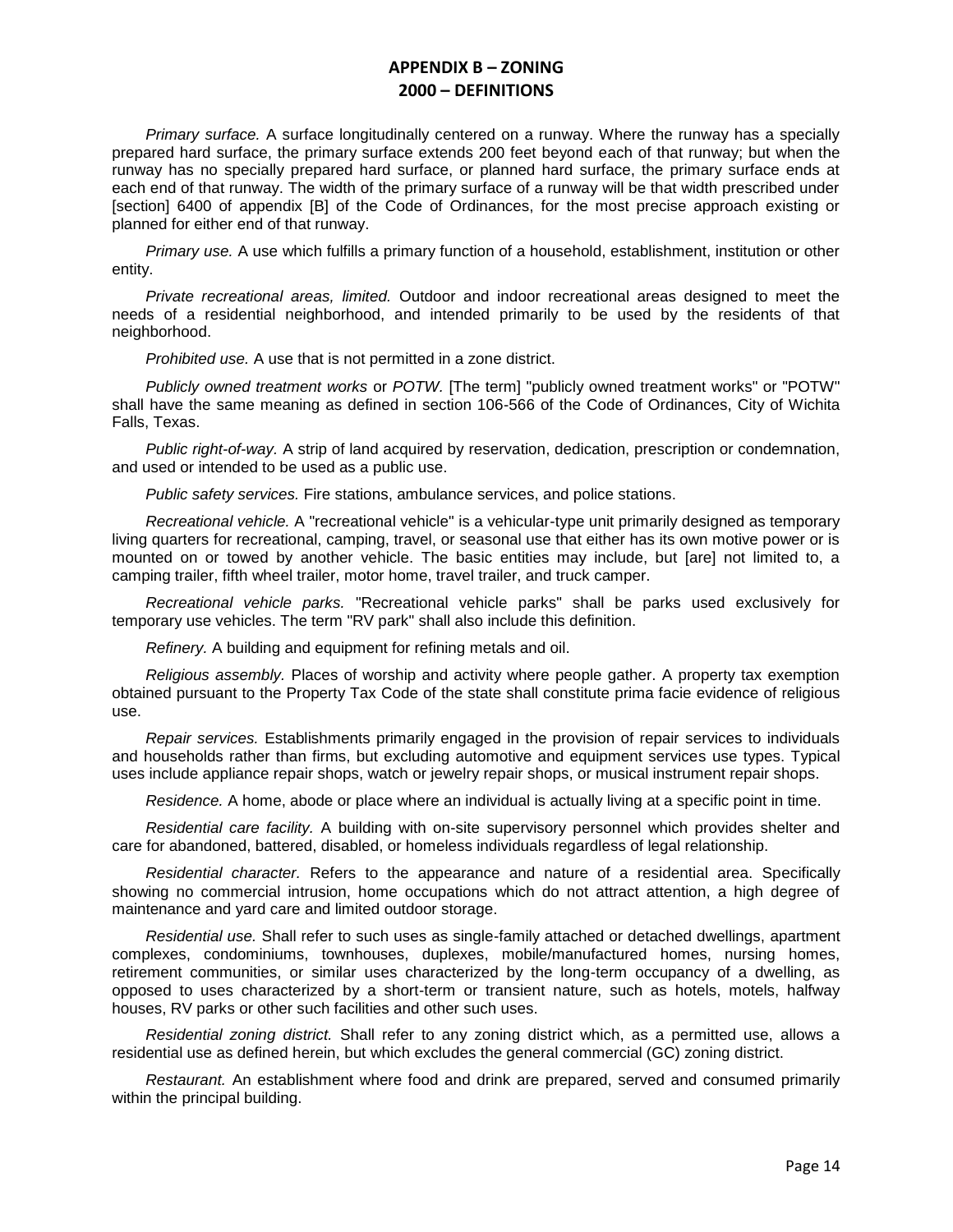*Restaurant, limited.* A business engaged in the serving of prepared foods which are served and primarily consumed on site and is contained within an area of not more than 1,200 square feet. Such enterprises may include, but are not limited to, salad bars, sandwich shops, ice cream parlors, tearooms, and similar uses.

*Restriction.* A limitation on property which may be created in a property deed, lease, mortgage, through certain zoning or subdivision regulations, or as a condition of approval of an application for development.

*Restrictive covenant.* A restriction on the use of land usually set forth in the deed.

*Retail trade.* The selling of merchandise to the general public.

*Retail warehousing.* Warehousing of inventory to include, but not [be] limited to, appliances, parts, home furnishings, showrooms or other such areas not generally accessed by the public or where there is provided areas for the display of products or merchandise which normally require specialized equipment for moving.

*Rezone.* To change the zoning classification of particular lots or parcels of land.

*Right-of-way.*

- (1) A strip of land acquired by reservation, dedication, forced dedication, prescription or condemnation and intended to be occupied or occupied by a road, crosswalk, railroad, electric transmission lines, oil or gas pipeline, waterline, sanitary storm sewer, and other similar uses;
- (2) Generally, the right of one to pass over the property of another.

*Roof.* The outside top covering of a building.

*Runway.* A defined area on an airport prepared for landing and take-off of aircraft along its length.

*School, primary.* Includes grades one through six and may or may not include a kindergarten.

*School, secondary.* Includes grades seven through 12, popularly known as junior and senior high schools.

*Screening.* A method of visually shielding or obscuring one abutting or nearby structure or use from another by fencing, walls, berms or densely planted vegetation.

*Self-storage facility mini-warehouse.* (See *Mini-warehouse.*)

*Service, business.* Establishments primarily engaged in rendering services to business establishments on a fee or contract basis (e.g., janitorial, fax, lawn care, etc.).

*Service, personal.* Establishments primarily engaged in providing services involving the care of a person or his apparel (e.g., laundering facilities, dry cleaners, photography studio, beauty/barber shop, shoe repair, reducing salons, tailor, etc.).

*Service, professional.* (See *Office.*)

*Services.* Establishments primarily engaged in providing services for individuals, business and government establishments and other organizations.

*Service station.* (See *Automotive service station.*)

*Setback.* The minimum distance from the street right-of-way line or any other lot line that establishes the area within which the principal structure must be erected or placed.

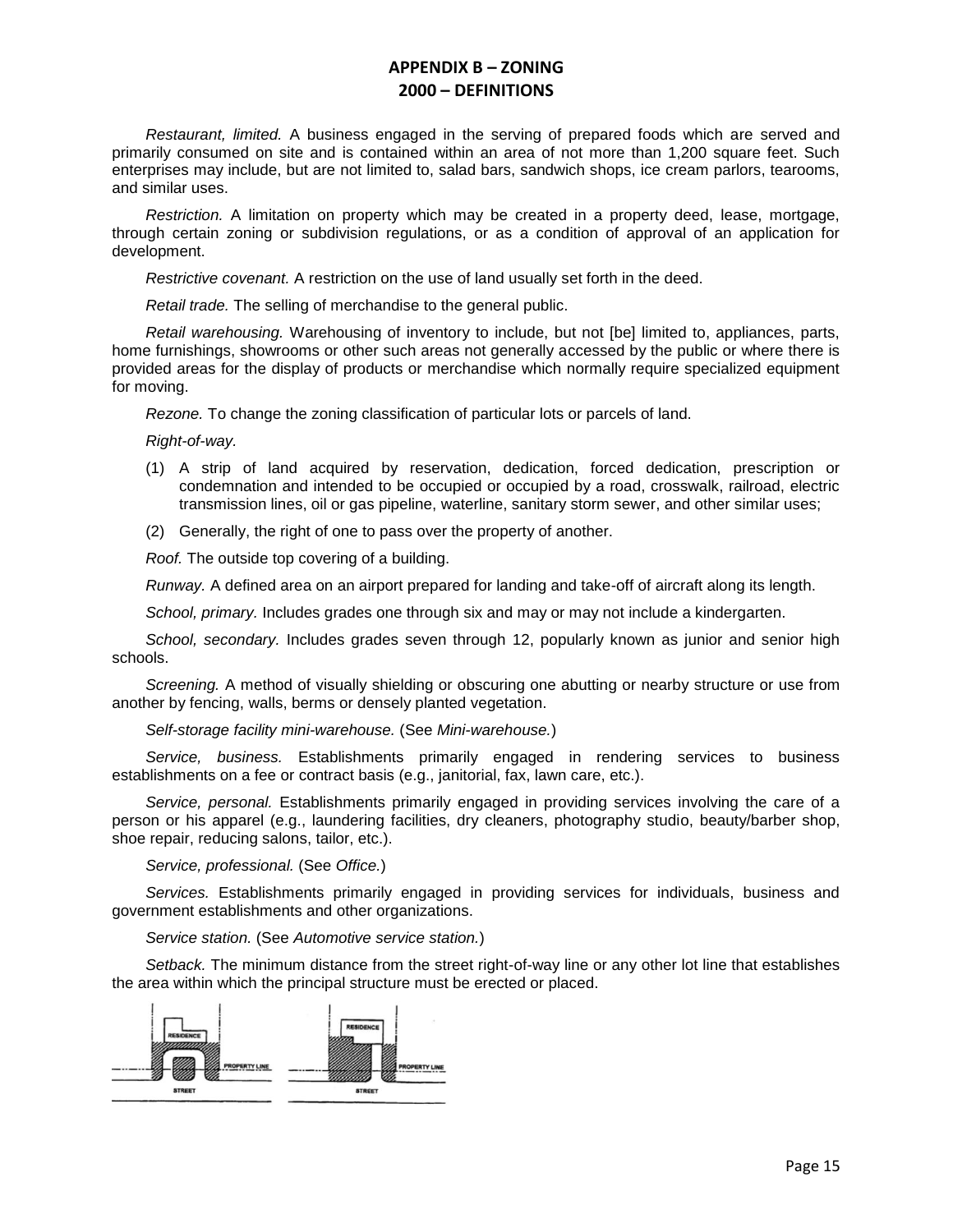*Setback area.* Shall be the area between the property line and the minimum building setback as established by the zoning district in which the lot is located or which is according to a final plat filed for record with the county.

*Setback, front.* The distance extending for the full width of the lot between the front lot line and the front wall of the structure.

*Setback, rear.* The distance between the rear lot and the rear wall of a primary structure, and bounded on both sides by the side setbacks.

*Setback, side.* The distance between the side property lines and the side wall of a structure and bounded by the front setback line and rear lot line. Any lot line which is not a front or rear lot line is a side lot line. Where a lot has only three lot lines, those lot lines which do not front on a street shall be deemed as side lot lines.

*Setback, side (exterior).* The side setback on the street side property line of a corner lot.

*Setback, side (interior).* The side setback from the property line which is abutting to another lot.

*Shopping center.* A group of commercial establishments planned, constructed and managed as a total entity with customer and employee parking provided on site, provision for goods delivery separated from customer access, aesthetic considerations and protection from the elements.

*Sign.* Any object, device, display or structure, or part thereof, situated outdoors or indoors, which is used to advertise, identify, display, direct or attract attention to an object, person, institution, organization, business, product, service, event or location by any means, including words, letters, figures, design, symbols, fixtures, colors, illuminations or projected images. This definition shall not include the national and state flag.

*Single-family dwelling.* "Single-family dwelling," as the term is used herein, is not intended to discriminate between the various types of dwellings that may be used by a single family. This term, as used herein, shall be used to differentiate between site-built housing subject to city-adopted building codes and other housing types that could function as a single-family residence.

*Site.* Any plot or parcel of land or combination of contiguous lots or parcels of land.

*Site plan.* A plan, prepared to scale, showing accurately and with complete dimensioning, all of the buildings, structures and principal site development features, including parking, access, and landscaping and screening, and uses proposed for a specific lot or site or parcel of land.

*Slaughterhouse-meat packing.* Establishments where animals are butchered and packaged for sale.

*Stable.* A structure with a capacity for more than two horses or mules.

*Stand.* A "stand" is a specific area within a recreational vehicle park that is set-aside for use by a recreational vehicle.

*Stockyards.* Stockyards and commercial feedlots shall be defined, for the purposes of this section, as confined areas for feeding and/or holding of certain animals, such as cattle, swine, sheep and goats.

*Story.* That portion of a building included between the surface of any floor and the surface of the floor next above it, or if there is no floor above it, then the space between such floor and the ceiling.

*Street line.* A dividing line between a lot, tract, or parcel of land and a continuous street.

*Structural alteration.* Any change in either the supporting members of a building, such as bearing walls, columns, beams and girders, or in the dimensions or configurations of the roof or exterior walls.

*Structure.* With respect to any provision of this appendix other than airport zoning, a "structure" may be a building, derrick, silo, elevator, electrical transmission tower, exhaust stack, light standard, pole or similar such use.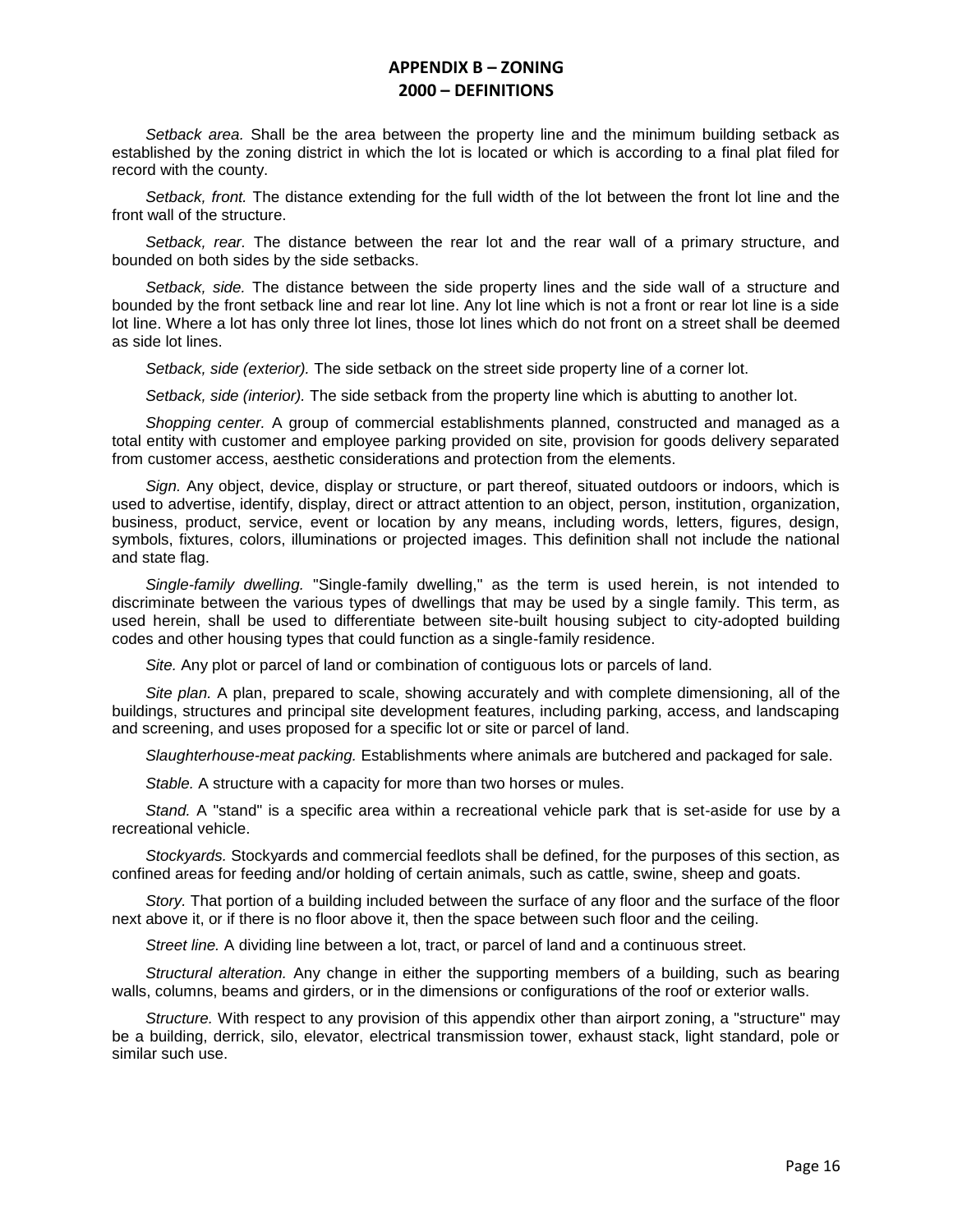*Structure.* Only with respect to airport zoning, an object, including a mobile object, constructed or installed by man, including, but not limited to, buildings, towers, cranes, smokestacks, earth formations and overhead transmission lines. [Pertains to airport zoning.]

*Subdivision.* The division of a lot, tract or parcel of land into two or more lots, tracts, parcels or other divisions of land for sale, development or lease.

*Substantial improvements.* An improvement which increases the floor area of an existing structure by more than 50 percent or represents an investment of greater than 50 percent of the present market value of the existing structure.

*Supermarket.* A retail establishment primarily selling food as well as other convenience and household goods.

*Swimming pool.* A water-filled enclosure, permanently constructed or portable, having a depth of more than 18 inches below the level of the surrounding land, or an above-surface pool having a depth of more than 30 inches, designed, used and maintained for swimming and bathing.

*Temporary use vehicles.* A "temporary use vehicle" shall be a travel trailer or recreational vehicle manufactured by recognized manufacturers of such vehicles, but shall exclude tent trailers and similar such units.

*Therapy and rehabilitation.* A use engaged in a therapeutic and/or rehabilitation activity by personnel licensed by the state.

*Townhouse.* A single-family dwelling unit constructed in a series or group of not less than three contiguous units, but limited in this ordinance to a maximum of ten contiguous units.

*Trailer park or court.* A unified development designed to supply parking and utility connections for travel trailers, motor homes, and other transient residential trailers/vehicles.

*Transitional surfaces.* "Transitional surfaces" extend outward at 90-degree angles to the runway centerline and the runway centerline extended at a slope of seven feet horizontal for each foot vertical from the sides of the primary and approach surfaces to where they intersect the horizontal and conical surfaces. Transitional surfaces for those portions of the precision approach surfaces, which projects through and beyond the limits of the conical surface, extend a distance of 5,000 feet measured horizontally from the edge of the approach surface and at 90-degree angles to the extended runway centerline.

*Travel trailer.* A transportable, factory-built structure, which in the traveling mode is less than eight body feet in width and less than 40 body feet in length and designed as a temporary use dwelling unit.

*Trucking facility.* A building or area in which freight brought by [a] motor truck is assembled and/or stored for shipping interstate and intrastate commerce by [a] motor truck.

*Use.* The purpose or activity for which land or buildings are designed, arranged, or intended, or for which land or buildings are occupied or maintained.

*Utility, service.*

- (1) Any agency which, under public franchise or ownership, or under certificate of convenience and necessity, provides the public with electricity, gas, heat, steam, communication, rail transportation, water, sewage collection, or other similar service;
- (2) A closely regulated private enterprise with an exclusive franchise for providing a public service.

*Variance.* (See section 7300.)

*Veterinary services.* An establishment where animals and pets are admitted for examination and treatment.

*Warehouse.* A building used primarily for the storage of goods and materials.

*Warehousing facilities.* Terminal facilities for handling freight with or without maintenance facilities.